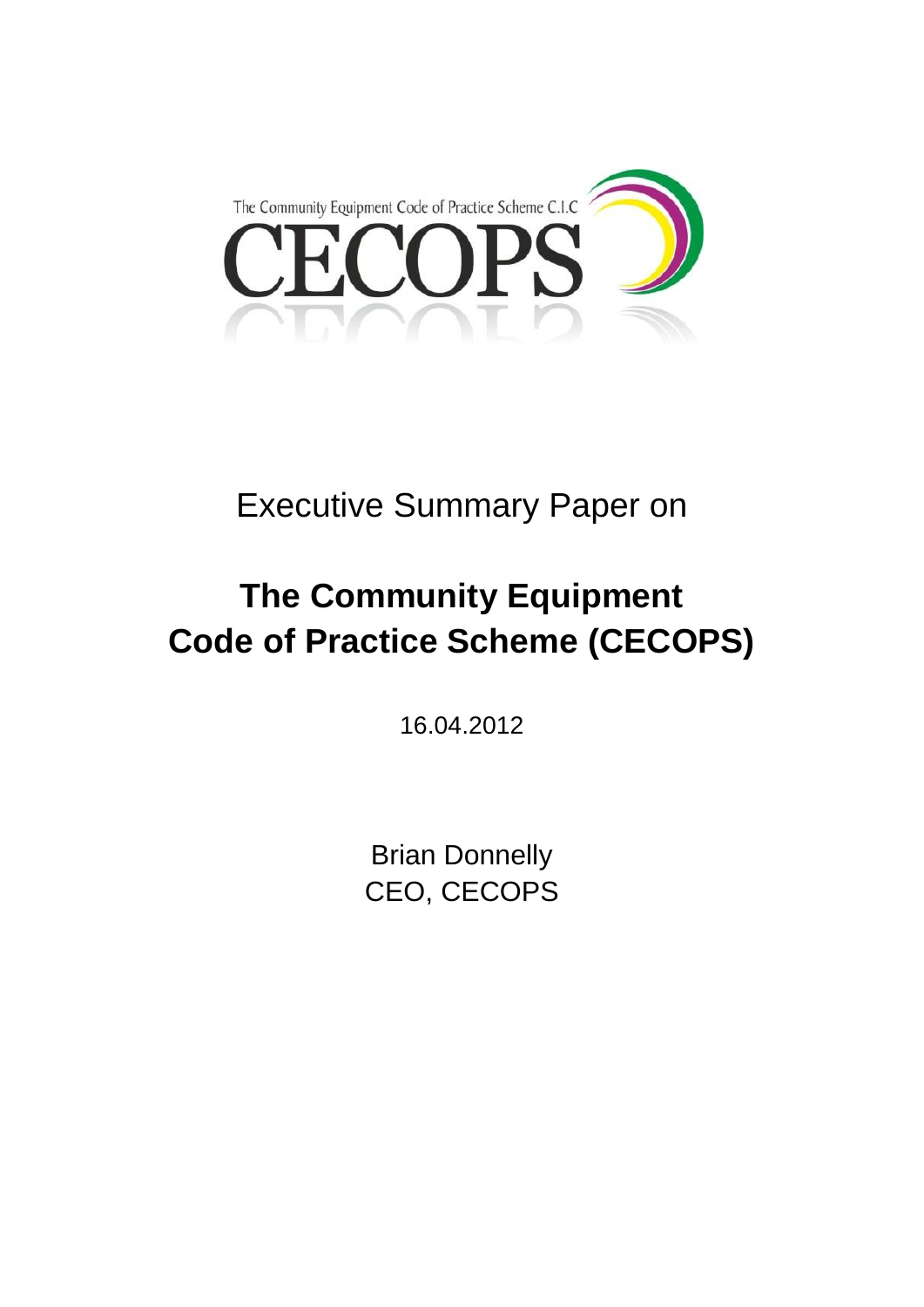

## **Executive Summary**

#### **i. Purpose of the Paper**

The purpose of this paper is to explain the Code of Practice for Community Equipment: what it is, why it is needed, how it works, and most importantly how it benefits local authority, NHS and other commissioners and providers, and service users, in these challenging times. This is with the aim of seeking official endorsement from professional associations/bodies and encouraging widespread adoption of the Code of Practice by public sector commissioners and providers, so that better clinical and financial outcomes can be achieved across the care system.

#### **ii. Background**

In England, approximately 9 million pieces of equipment are issued by the public sector into the community each year, to 3.2 million users, many of whom are wholly dependent upon it for their daily living. Community equipment is crucial in enabling timely discharge from hospital, supporting post-discharge recovery, preventing falls, preventing admissions to care homes and hospitals, and maintaining independence for the elderly and disabled, including children.

Community equipment provision has the potential to avoid huge costs elsewhere in the health and social care system, if properly commissioned, managed and funded. It is also key in supporting care related services and strategies e.g. re-ablement services, falls programmes, intermediate care, early supported hospital discharge schemes and integrated crisis response teams.

Problems with community equipment services are well documented, with a series of critical reviews by the Audit Commission over several years, and more recently CQC's Special Review of services for disabled children and their families. A review paper in 2009 demonstrated that a 1% failure rate in service delivery, which resulted in a secondary episode of care, could be unnecessarily costing £5 billion across the health and care economy<sup>1</sup>. Despite widespread knowledge of the existence of problems, difficulties persist and will inevitably get worse with increasing demands and a reduction in resources.

To address the problems with commissioning and delivery of community equipment, the *Code of Practice for Community Equipment – A Quality Framework for Procurement and Provision of Services* has been written; the Code is administered by CECOPS, a not-forprofit social enterprise which runs the Code of Practice Scheme. The Chairman of CECOPS is Sir Bert Massie CBE, the former Chairman of the Disability Rights Commission.

**<sup>1</sup>** Donnelly, B. (2009). *The Need for National Minimum Standards*: *An Independent Review*. Available at: [www.communityequipment.org.uk](http://www.communityequipment.org.uk/)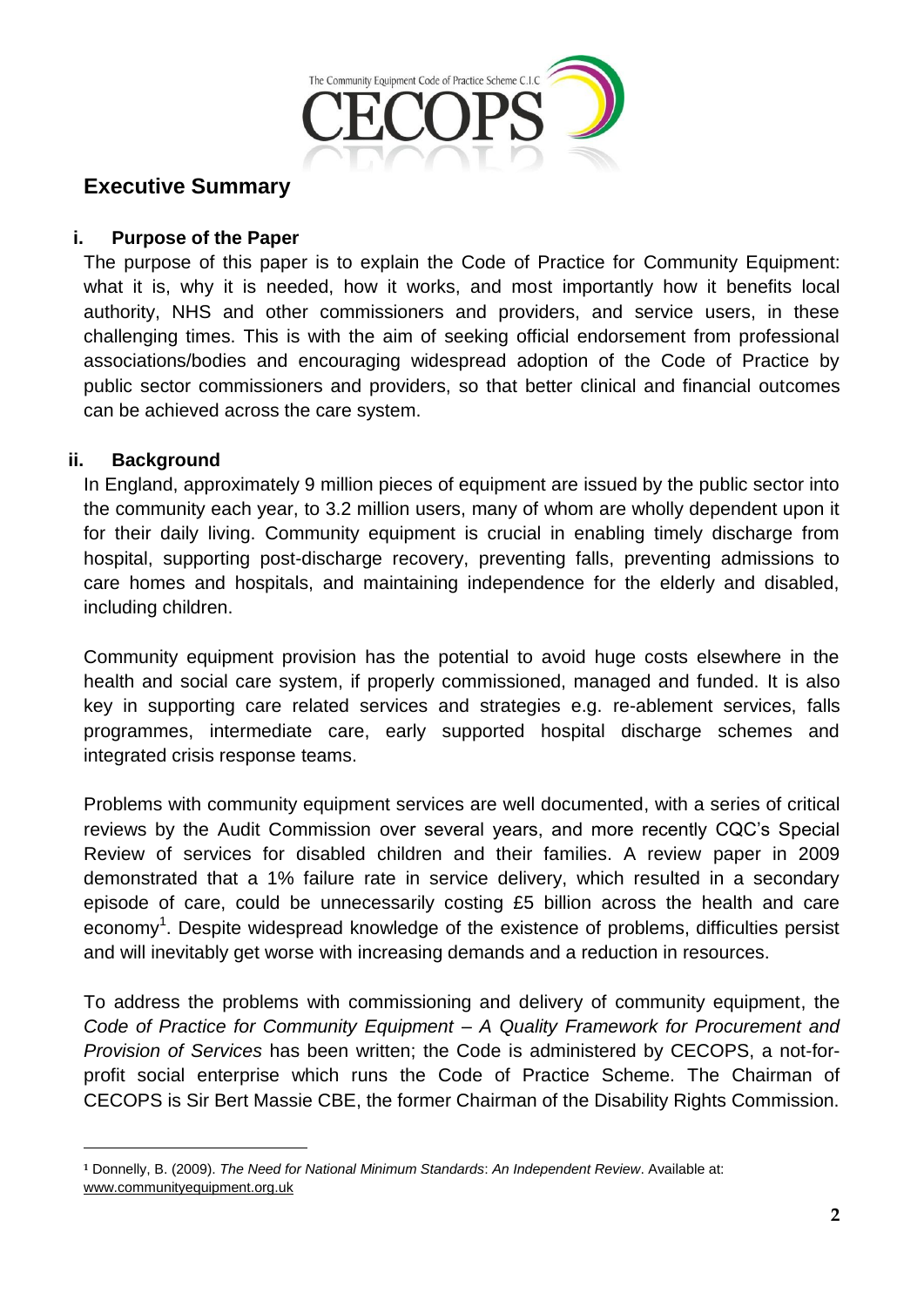

## **iii. What is the Code of Practice for Community Equipment?**

The Code of Practice is available as a reference book, and forms part of the wider Code of Practice Scheme (CECOPS), where organisations commissioning or providing community equipment register as working to the Code, and can access approved training and other related services.

The Code of Practice is a ready-made template which local authority and NHS commissioners, providers and clinical professionals from all sectors can work to, to bring immediate improvements to services, and to plan and design services.

The Code fits with all delivery models, including the retail model. It has received support from numerous organisations including RCN, MHRA; it has also received official recognition from CQC as a tool for meeting their *Essential Standards of quality and safety*, where equipment is concerned.

*"As Chairman of the Care Quality Commission I welcome the Code of Practice for Community Equipment and the work of the Community Equipment Code of Practice Scheme (CECOPS). Schemes such as CECOPs are good examples of the types of guidance and frameworks which can assist care providers in demonstrating their compliance with Essential Standards."* **Dame Jo Williams DBE, Chair, CQC**

#### **iv. Why is a Code of Practice necessary?**

Problems with community equipment services are widespread, and include:

- long delays for equipment resulting in costly secondary episodes of care
- breaches in legal and regulatory requirements
- service users suffering avoidable injuries and fatalities
- huge waste of resources through inefficient practices
- huge waste of resources through delays in provision (e.g. delayed hospital discharge)
- lack of joint working and integration resulting in inefficiencies and poor user experiences
- therapists, nurses, carers and technical staff have no formal training on equipment related issues
- failure to fulfil the potential the service has in achieving strategies relating to care services, e.g. avoiding residential care placements
- poor clinical and financial outcomes.

#### **v. What are the benefits of the Code of Practice?**

The following list summarises the main benefits of adopting the Code:

• results in better clinical and financial outcomes by getting the right equipment in a timely manner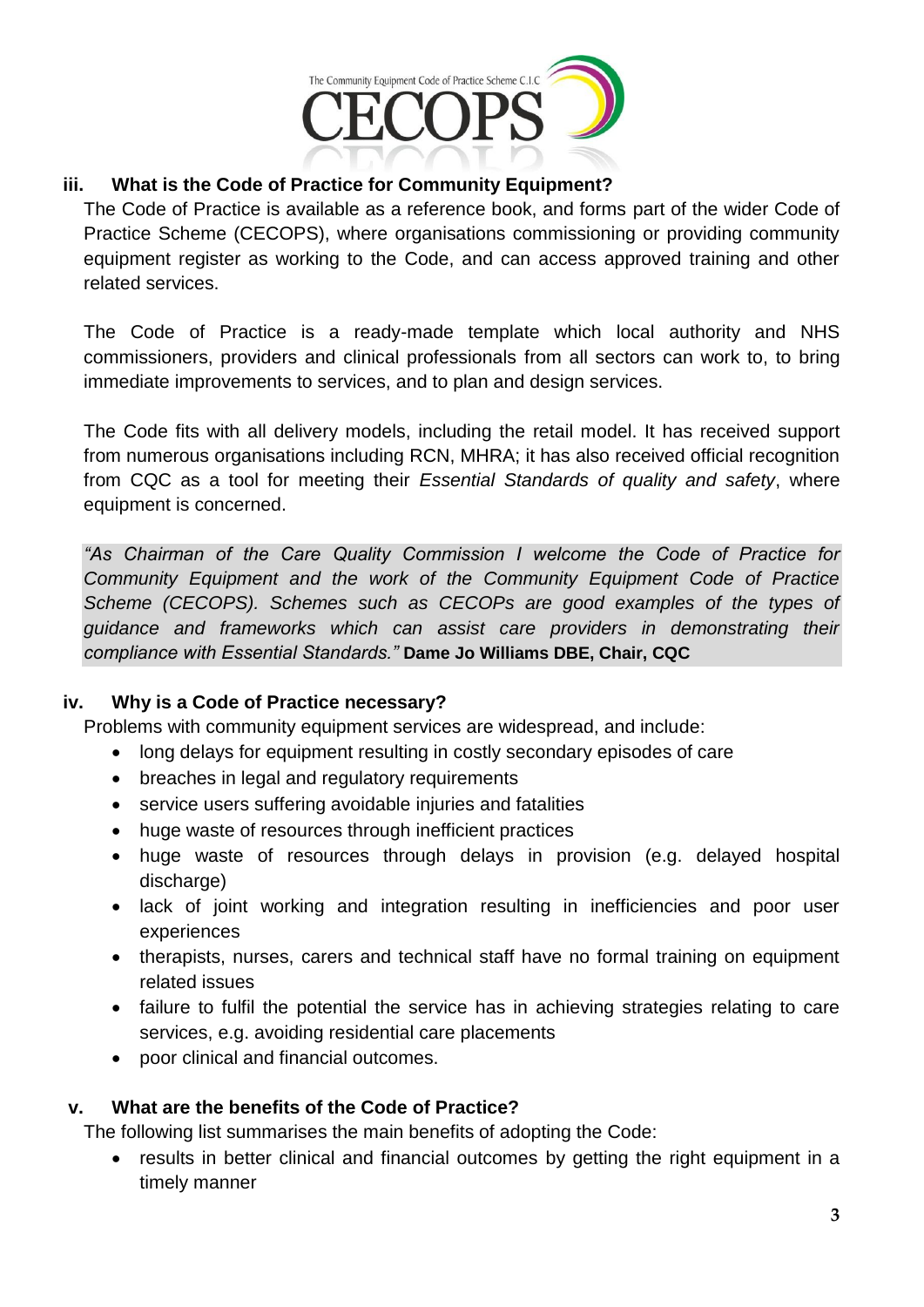

- allows organisations to fulfil their strategic objectives relating to early intervention, prevention and re-ablement
- emphasises the involvement of service users
- enables safer and better quality services to be delivered
- reduces likelihood of civil and criminal litigation as it incorporates all relevant legal and welfare obligations
- aligns with NHS and LA changes and strategies, including new clinical commissioning landscapes and joint health and wellbeing strategies
- enables care services to work together and to integrate commissioning and provision
- allows community equipment services to fulfil their potential in reducing the need for residential care or hospital admissions
- provides a tool for benchmarking and self-regulating performance
- ensures Social Model of Disability and 'whole-life' needs are considered
- one stop approach to regulatory requirements e.g. CQC (Essential Standards), HSE, **MHRA**
- provides clinical and technical staff with the knowledge and skills required to do their job effectively, where equipment is concerned
- offers practical guidance for what is often a complex and fragmented service
- provides qualifying criteria for 'Any Qualified Provider', and for vetting local authority e-marketplace care providers
- fits in with the criteria for the Department of Health's funding allocations for joint health and social care projects to improve re-ablement and other services
- allows identification of good care providers.

#### **vi. How does the Code of Practice Scheme work?**

Any organisation commissioning or providing community equipment, whether public, private or third sector, can register with the Scheme. Registrants include NHS bodies, local authorities, care homes, special schools, and private sector providers.

Registration is a statement that an organisation is working to the Code of Practice, and Registered Users are expected to self-regulate their compliance with it, either manually or using CECOPS approved software.

In addition, Registered Users can optionally apply for Accreditation. This involves undergoing assessment by an independent assessment body, DNV Healthcare. Although not mandatory, Accreditation is recommended for reasons of credibility, to help check compliance and to satisfy regulators.

Training for staff at all levels is available through the Scheme, from CECOPS Approved Trainers.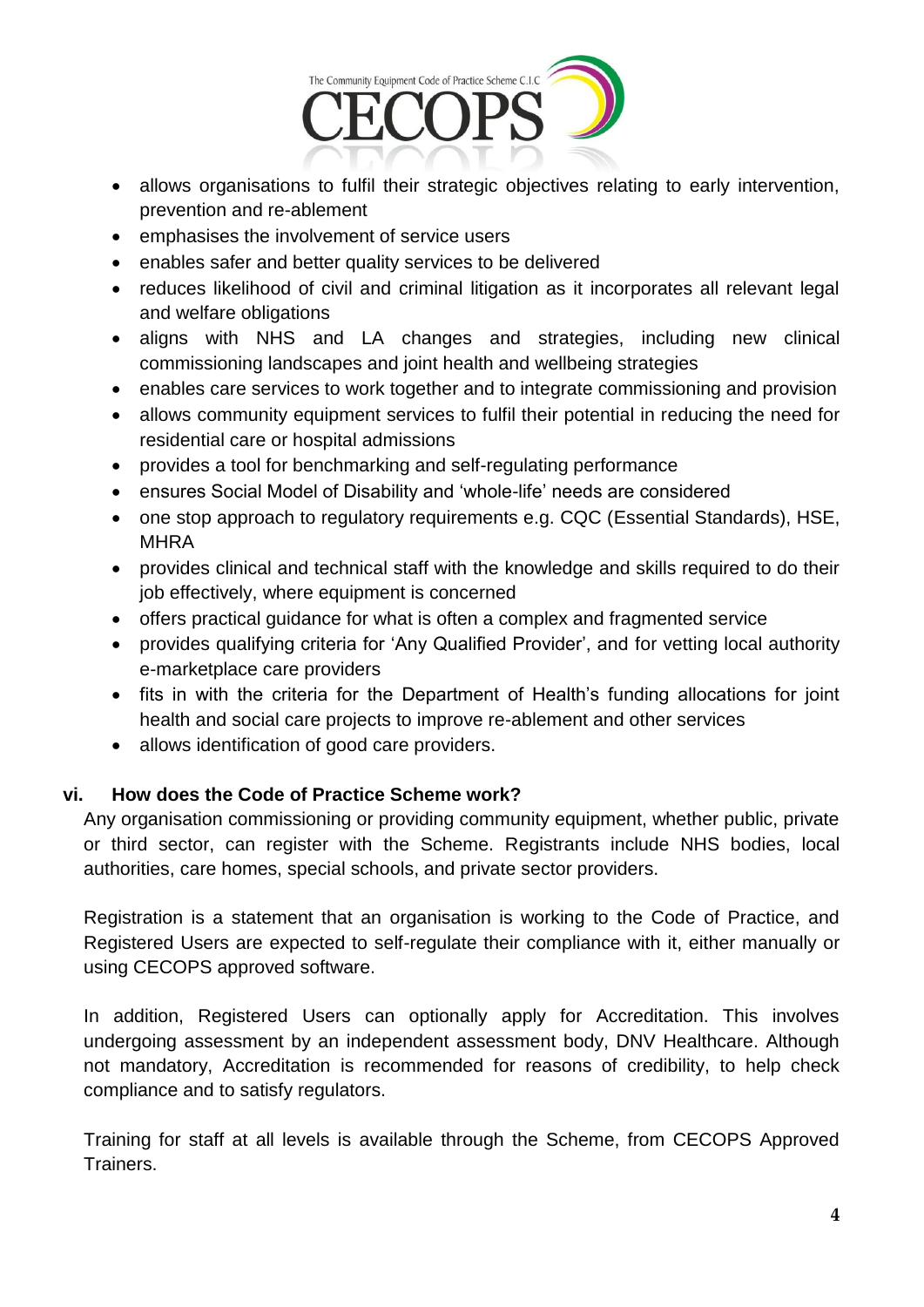

A database of Registered and Accredited Users and Approved Trainers is available on the CECOPS website; this allows commissioners and service users to identify those organisations providing the best quality services.

#### **vii. How much does the Code of Practice Scheme cost?**

There are different categories and levels of registration, depending on an organisation's involvement with community equipment. Fees for registration in the first year range from £595 to £995 per "service area". In second and subsequent years, a 50% discount is applied.

Optional accreditation incurs further fees, which are payable to the assessing body. Fees vary considerably depending on the size and complexity of the organisation being assessed, but will range from £1500 -£4700 for a full assessment, which is required every 3 years.

Approved Trainers are entitled to set their own rates, but the CECOPS recommended rate is £125 per person per module (there are 4 modules).

The Code of Practice itself can be purchased for £34.95 +P&P, and is available on the CECOPS website. Free copies of the Code of Practice are supplied to organisations registering with the Scheme.

## **viii. How does the Scheme fit in with existing legislation and other regulatory requirements?**

It must be stressed that the Code of Practice is voluntary, and does **not** impose any duties further to those already required by law. On the contrary, the Code of Practice incorporates the diverse requirements of existing legislation and regulation, bringing them together into one place. This aids compliance with the various obligations.

Furthermore, the Code supports sector-led self-regulation as organisations choose to apply it and monitor their own compliance therewith. It also provides a common benchmark so the level of performance can be determined.

#### **ix. Relevant DH policies and funding**

The Department of Health has made £622 million in funding allocations available for 2012- 13 for spending on social care activities that also benefit health<sup>2</sup>. This is to cover post discharge services and re-ablement.

 **<sup>2</sup>** NHS support for social care: 2010/2011-2012/2013 Gateway Number: 15434